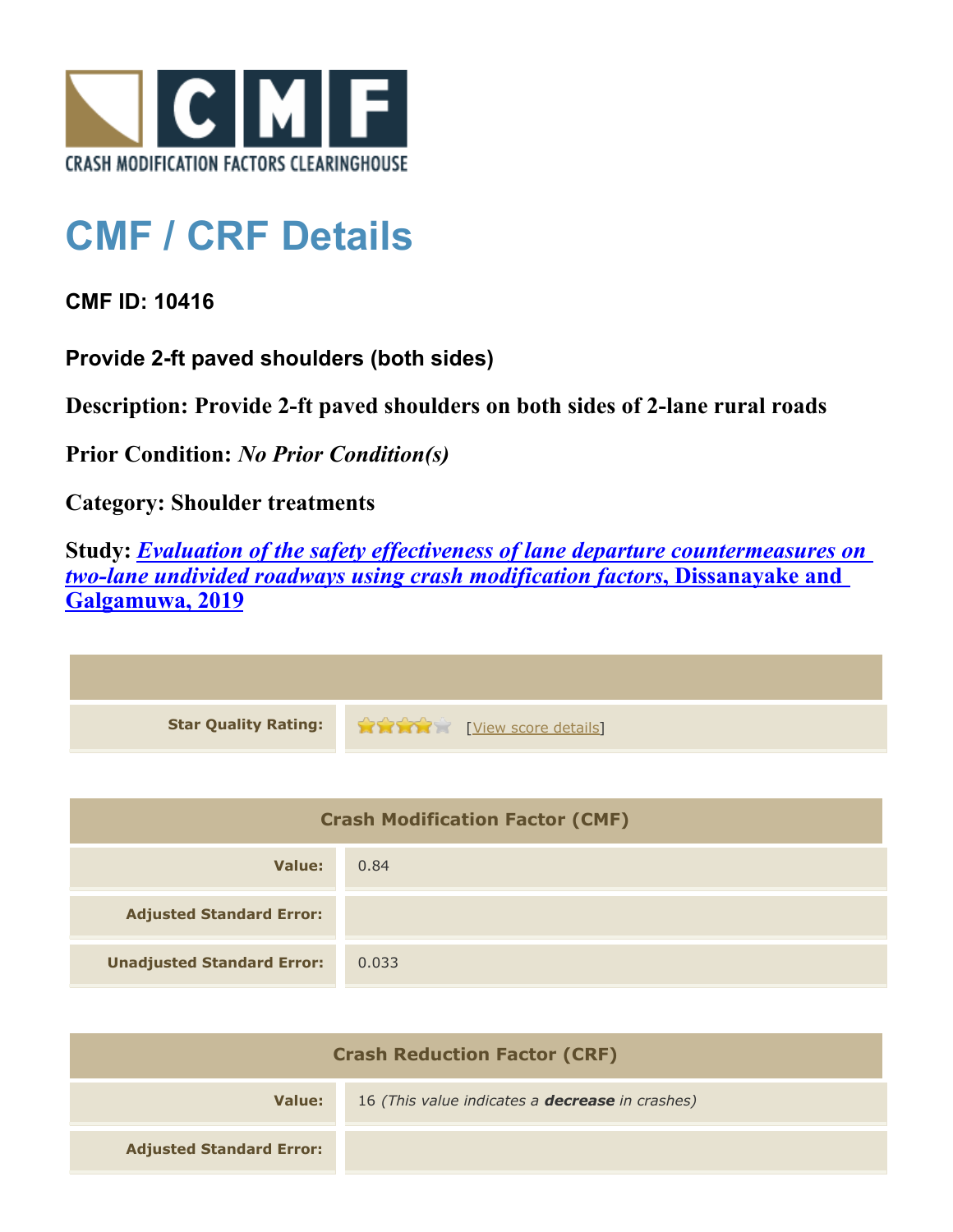| <b>Applicability</b>       |                                                                      |
|----------------------------|----------------------------------------------------------------------|
| <b>Crash Type:</b>         | Run off road                                                         |
| <b>Crash Severity:</b>     | K (fatal), A (serious injury), B (minor injury), C (possible injury) |
| <b>Roadway Types:</b>      | Not specified                                                        |
| <b>Number of Lanes:</b>    |                                                                      |
| <b>Road Division Type:</b> | Undivided                                                            |
| <b>Speed Limit:</b>        |                                                                      |
| <b>Area Type:</b>          | Rural                                                                |
| <b>Traffic Volume:</b>     | 30 to 15900 Annual Average Daily Traffic (AADT)                      |
| <b>Time of Day:</b>        | Not specified                                                        |

## *If countermeasure is intersection-based*

| <b>Intersection Type:</b>         |  |
|-----------------------------------|--|
| <b>Intersection Geometry:</b>     |  |
| <b>Traffic Control:</b>           |  |
| <b>Major Road Traffic Volume:</b> |  |
| <b>Minor Road Traffic Volume:</b> |  |

| <b>Development Details</b>      |              |
|---------------------------------|--------------|
| <b>Date Range of Data Used:</b> | 2009 to 2014 |
| <b>Municipality:</b>            |              |
| State:                          | <b>KS</b>    |